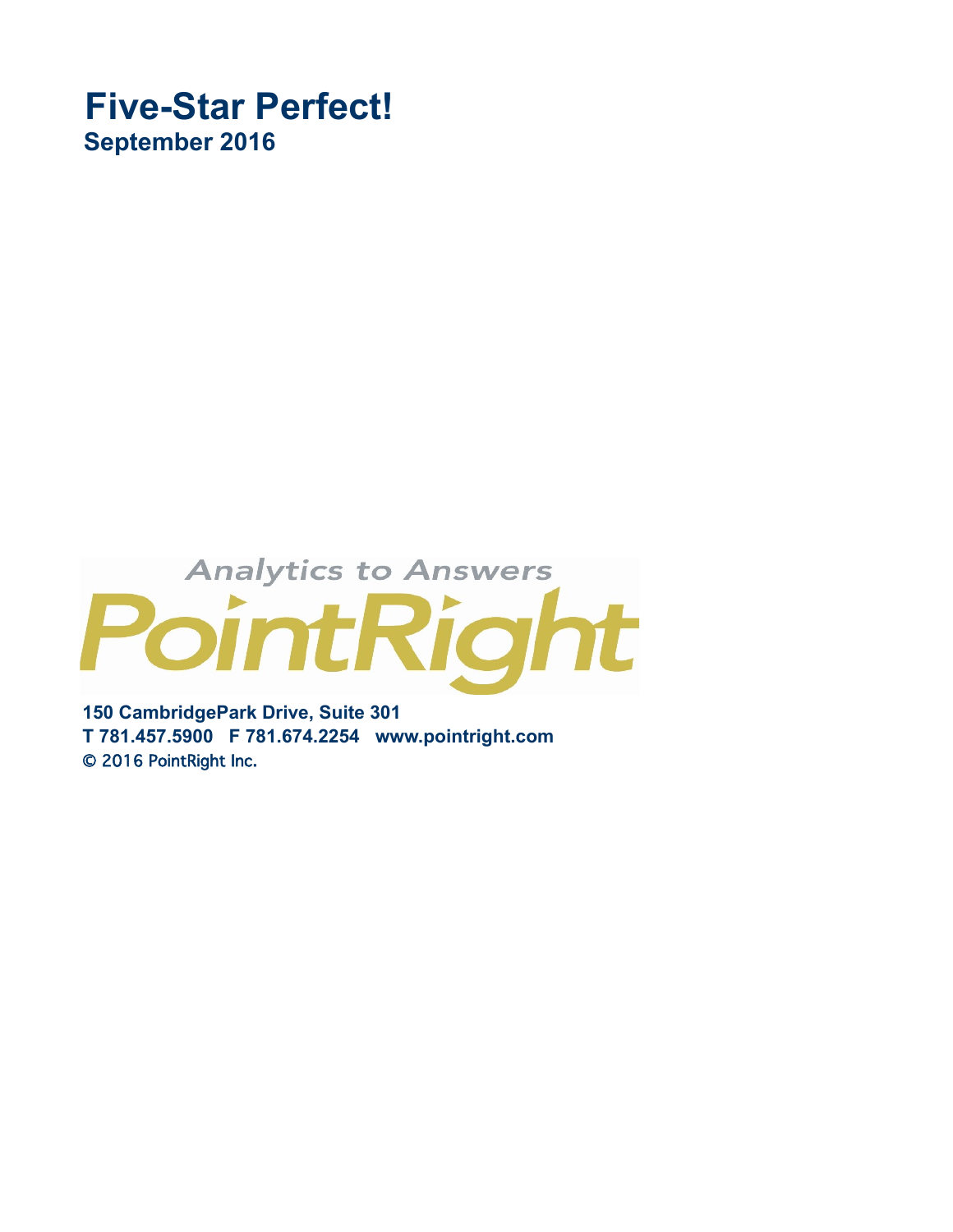| <b>Name</b>                                        | <b>State</b>   |
|----------------------------------------------------|----------------|
| ASPIRE PHYSICAL RECOVERY CENTER AT HOOVER, LLC     | AL             |
| VI AT GRAYHAWK, A VI AND PLAZA COMPANIES COMMUNITY | AZ             |
| <b>SANTE OF SURPRISE</b>                           | AZ             |
| HAVASU REGIONAL MEDICAL CENTER                     | <b>AZ</b>      |
| GREYSTONE NURSING AND REHAB, LLC                   | <b>AR</b>      |
| MITCHELL'S NURSING HOME, INC                       | <b>AR</b>      |
| <b>GOLDEN LIVINGCENTER- REEDLEY</b>                | CA             |
| GOLDEN LIVINGCENTER COUNTRY VIEW ALZHEIMERS CARE   | CA             |
| CENTER AT LINCOLN LLC                              | CO             |
| ADVANCED HEALTH CARE OF COLORADO SPRINGS           | CO             |
| COLUMBINE COMMONS HEALTH AND REHAB LLC             | CO             |
| COTTONWOOD INN REHAB AND EXTENDED CARE CENTER      | CO             |
| GREEN HOUSE HOMES AT MIRASOL, THE                  | CO             |
| CENTER AT CORDERA, LLC, THE                        | CO             |
| POWERBACK REHABILITATION LAFAYETTE                 | CO             |
| ST JOSEPH'S RESIDENCE                              | <b>CT</b>      |
| <b>FAIRVIEW</b>                                    | <b>CT</b>      |
| <b>ESSEX MEADOWS HEALTH CENTER</b>                 | CT             |
| <b>JEROME HOME</b>                                 | CT             |
| BRIDE BROOK HEALTH & REHABILITATION CENTER         | CT             |
| ALZHEIMERS RESOURCE CENTER OF CONNECTICUT          | <b>CT</b>      |
| HOLY SPIRIT HEALTH CARE INC                        | <b>CT</b>      |
| <b>HANCOCK HALL</b>                                | <b>CT</b>      |
| LOURDES HEALTH CARE CENTER, IN                     | <b>CT</b>      |
| <b>JEANNE JUGAN RESIDENCE</b>                      | DC             |
| RIVER GARDEN HEBREW HOME FOR THE AGED              | <b>FL</b>      |
| MIAMI SHORES NURSING AND REHAB CENTER              | <b>FL</b>      |
| MANOR AT BLUE WATER BAY, THE                       | <b>FL</b>      |
| PREMIER PLACE AT THE GLENVIEW                      | FL             |
| <b>SUNNYSIDE NURSING HOME</b>                      | <b>FL</b>      |
| CLUB HEALTH AND REHABILITATION CENTER AT THE VILLA | <b>FL</b>      |
| <b>LENBROOK</b>                                    | GA             |
| A.G. RHODES HOME, INC - COBB                       | GA             |
| <b>ISLAND NURSING HOME</b>                         | H <sub>l</sub> |
| 15 CRAIGSIDE                                       | $\overline{H}$ |
| MEMORIAL CARE CENTER                               | IL             |
| <b>HERITAGE HEALTH-MINONK</b>                      | IL             |
| ADMIRAL AT THE LAKE, THE                           | IL             |
| <b>SPRING CREEK NRSG &amp; REHAB CTR</b>           | IL             |
| SPRINGS AT MONARCH LANDING, THE                    | IL             |
| <b>VICTORIAN VILLAGE HLTH &amp; WELL</b>           | IL             |
| <b>MILLER'S MERRY MANOR</b>                        | IN             |
| <b>CATHERINE KASPER HOME</b>                       | IN             |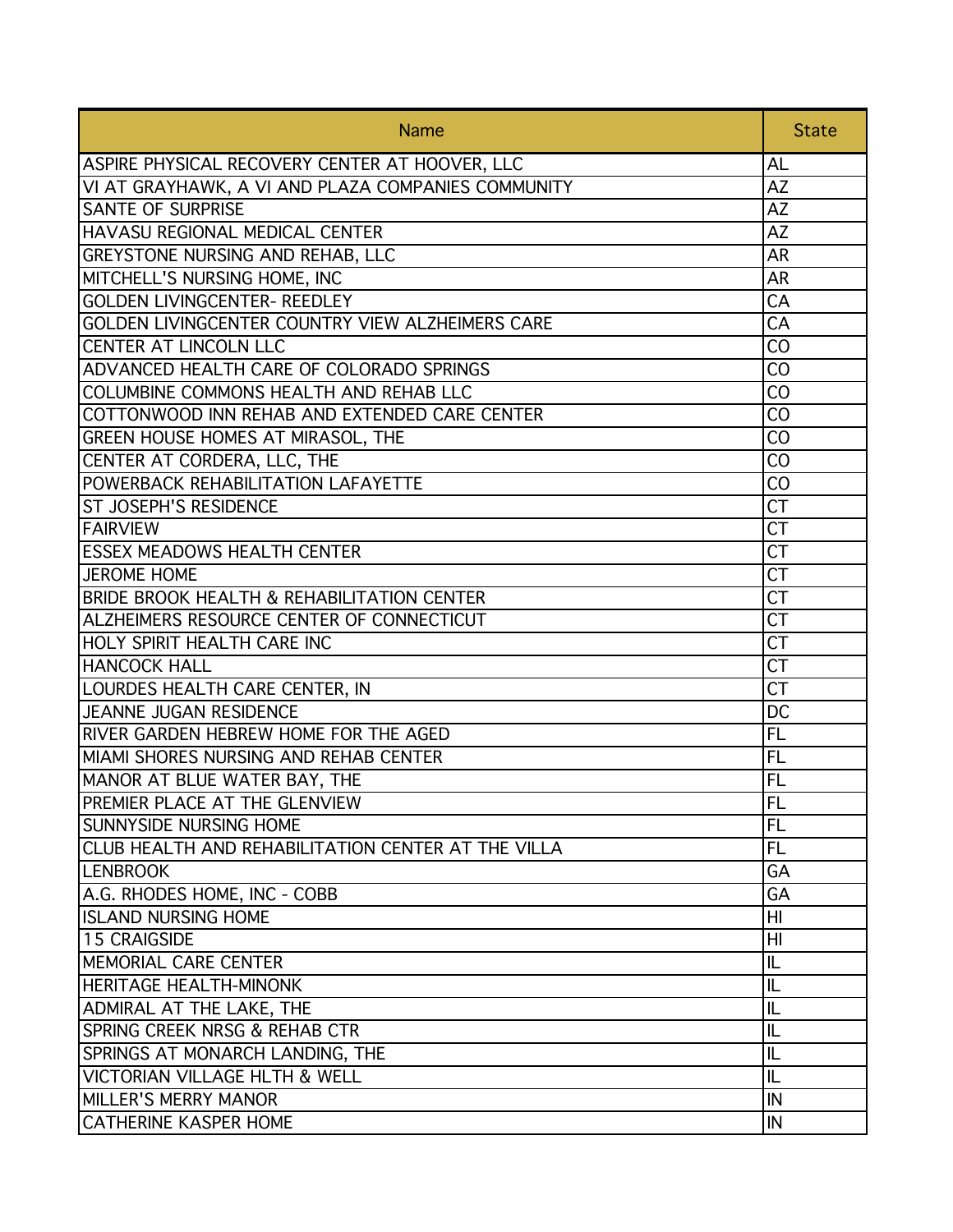| <b>SPRINGHILL VILLAGE</b>                             | IN              |
|-------------------------------------------------------|-----------------|
| ASHTON CREEK HEALTH AND REHABILITATION CENTER         | IN              |
| <b>LUTHERAN LIFE VILLAGES</b>                         | IN              |
| <b>PROVIDENCE HEALTH CARE CENTER</b>                  | IN              |
| KINDRED TRANS CARE AND REHAB - SOUTHPOINTE            | İN              |
| HERITAGE OF FORT WAYNE, THE                           | IN              |
| <b>CUMBERLAND TRACE HEALTH &amp; LIVING COMMUNITY</b> | IN              |
| <b>MANOR HOUSE CARE CENTER</b>                        | IA              |
| <b>WESTVIEW CARE CENTER</b>                           | IA              |
| SIGOURNEY HEALTH CARE                                 | IA              |
| MAQUOKETA CARE CENTER                                 | IA              |
| SALINA PRESBYTERIAN MANOR                             | <b>KS</b>       |
| <b>BETHEL HOME</b>                                    | KS              |
| TWIN OAKS HEALTH AND REHAB                            | KS              |
| CARITAS CENTER, INC                                   | <b>KS</b>       |
| HAYS MEDICAL CENTER LTCU                              | <b>KS</b>       |
| ADVANCED HEALTH CARE OF OVERLAND PARK                 | <b>KS</b>       |
| ROYAL TERRACE NURSING & REHABILITATION CENTER         | <b>KS</b>       |
| HOME OF THE INNOCENTS                                 | $\overline{KY}$ |
| EASTERN STATE HOSPITAL LONG TERM-ACQUIRED BRAIN       | KY              |
| SIGNATURE HEALTHCARE AT STS MARY & ELIZABETH HOSPI    | KY              |
| FOREST SPRINGS HEALTH CAMPUS                          | KY              |
| CARIBOU REHAB AND NURSING CENTER                      | <b>ME</b>       |
| LONGVIEW HEALTHCARE CENTER, LLC                       | <b>MD</b>       |
| HILLHAVEN NURSING CENTER                              | <b>MD</b>       |
| HERON POINT OF CHESTERTOWN                            | <b>MD</b>       |
| MAPLEWOOD PARK PLACE                                  | <b>MD</b>       |
| MARIA HEALTH CARE CENTER, INC.                        | <b>MD</b>       |
| <b>RIDERWOOD VILLAGE</b>                              | <b>MD</b>       |
| <b>MARYLAND MASONIC HOMES</b>                         | <b>MD</b>       |
| <b>SACRED HEART HOME INC</b>                          | MD              |
| ST. JOSEPH'S NURSING HOME                             | <b>MD</b>       |
| SOUTHSHORE HEALTH CARE CENTER                         | MA              |
| LAKEVIEW HOUSE SKLD NRSG AND RESIDENTIAL CARE FAC     | <b>MA</b>       |
| SOUTH COVE MANOR NURSING & REHABILITATION CENTER      | MA              |
| BETHANY SKILLED NURSING FACILITY                      | <b>MA</b>       |
| <b>LASELL HOUSE</b>                                   | <b>MA</b>       |
| <b>DANIELS HOUSE NURSING HOME</b>                     | <b>MA</b>       |
| HIGHLAND MANOR CARE AND REHABILITATION CENTER LLC     | <b>MA</b>       |
| <b>SEVEN HILLS PEDIATRIC CENTER</b>                   | <b>MA</b>       |
| <b>MARYCREST MANOR</b>                                | MI              |
| <b>SANCTUARY AT BELLBROOK</b>                         | MI              |
| MARYWOOD NURSING CARE CENTER                          | MI              |
| SISTERS, SERVANTS OF THE IMMACULATE HEART OF MARY     | MI              |
| <b>VALLEY HEALTH CENTER</b>                           | MI              |
| SHELBY CROSSING HEALTH CAMPUS                         | MI              |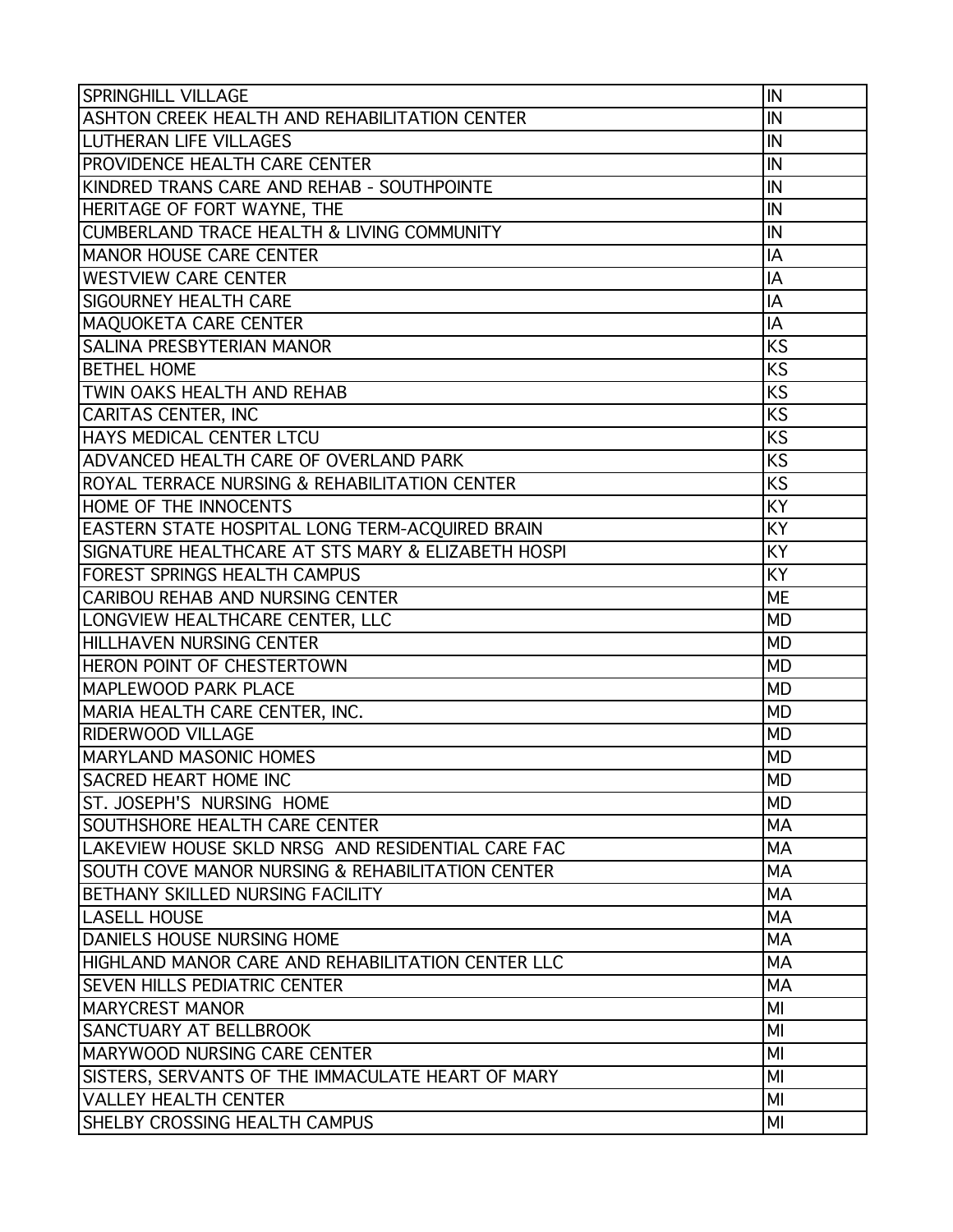| <b>WELLBRIDGE OF BRIGHTON</b>                             | MI             |
|-----------------------------------------------------------|----------------|
| MAPLE MANOR REHAB CENTER OF NOVI INC                      | MI             |
| THE WILLOWS AT OKEMOS                                     | MI             |
| <b>WELLBRIDGE OF ROMEO, LLC</b>                           | MI             |
| <b>GENESYS SHORT-TERM REHABILITATION CENTER</b>           | MI             |
| <b>HILLTOP CARE CENTER</b>                                | <b>MN</b>      |
| <b>GOLDEN LIVINGCENTER - WABASSO</b>                      | <b>MN</b>      |
| NORTHFIELD CARE CENTER INC                                | <b>MN</b>      |
| <b>LIFECARE GREENBUSH MANOR</b>                           | <b>MN</b>      |
| <b>WALKER METHODIST WESTWOOD RIDGE II</b>                 | <b>MN</b>      |
| MN VETERANS HOME MINNEAPOLIS                              | <b>MN</b>      |
| <b>BENEDICTINE LIVING CTR FRIDLEY</b>                     | <b>MN</b>      |
| INTERLUDE                                                 | <b>MN</b>      |
| ROCHESTER REHABILITATION AND LIVING CENTER                | <b>MN</b>      |
| <b>ANDREW RESIDENCE</b>                                   | <b>MN</b>      |
| <b>MS CARE CENTER OF DEKALB</b>                           | <b>MS</b>      |
| COLONIAL SPRINGS HEALTHCARE CENTER                        | M <sub>O</sub> |
| <b>ABERDEEN HEIGHTS</b>                                   | <b>MO</b>      |
| COMMUNITIES OF WILDWOOD RANCH                             | <b>MO</b>      |
| <b>BROADWATER HEALTH CENTER</b>                           | <b>MT</b>      |
| <b>DOUGLAS COUNTY HEALTH CENTER</b>                       | <b>NE</b>      |
| <b>DAVID PLACE</b>                                        | <b>NE</b>      |
| <b>HERITAGE CROSSINGS</b>                                 | <b>NE</b>      |
| <b>BROOKESTONE MEADOWS REHABILITATION AND CARE CENTER</b> | <b>NE</b>      |
| <b>TABITHA AT THE LANDING</b>                             | <b>NE</b>      |
| <b>VALLEY VIEW SENIOR VILLAGE</b>                         | <b>NE</b>      |
| <b>BATTLE MOUNTAIN GENERAL HOSPITAL</b>                   | <b>NV</b>      |
| CAREMERIDIAN-BUFFALO                                      | <b>NV</b>      |
| <b>ST JOSEPH RESIDENCE</b>                                | <b>NH</b>      |
| <b>EVERGREENS, THE</b>                                    | <b>NJ</b>      |
| <b>DELLRIDGE HEALTH &amp; REHABILITATION CENTER</b>       | NJ             |
| CHILDRENS SPECIALIZED HOSPITAL MOUNTAINSIDE               | <b>NJ</b>      |
| MORRIS HALL/ST JOSEPH'S NURSING CENTER                    | <b>NJ</b>      |
| ST JOSEPH'S HOME FOR ELDERLY                              | <b>NJ</b>      |
| <b>REFORMED CHURCH HOME</b>                               | <b>NJ</b>      |
| <b>HOLY NAME FRIARY</b>                                   | NJ             |
| <b>COMMUNITY MEDICAL CENTER TCU</b>                       | <b>NJ</b>      |
| <b>CLARA MAASS MEDICAL CENTER</b>                         | NJ             |
| BARNERT SUBACUTE REHABILITATION CENTER, LLC               | <b>NJ</b>      |
| <b>ATRIUM AT NAVESINK HARBOR, THE</b>                     | <b>NJ</b>      |
| POWERBACK REHABILITATION MOORESTOWN                       | NJ             |
| <b>ATRIUM POST ACUTE CARE OF HAMILTON</b>                 | <b>NJ</b>      |
| SANDS POINT CENTER FOR H & R                              | <b>NY</b>      |
| <b>SEA VIEW HOSPITAL REHABILITATION CENTER AND HOME</b>   | <b>NY</b>      |
| KINGS HARBOR MULTICARE CENTER                             | <b>NY</b>      |
| AUTUMN VIEW HEALTH CARE FACILITY L L C                    | <b>NY</b>      |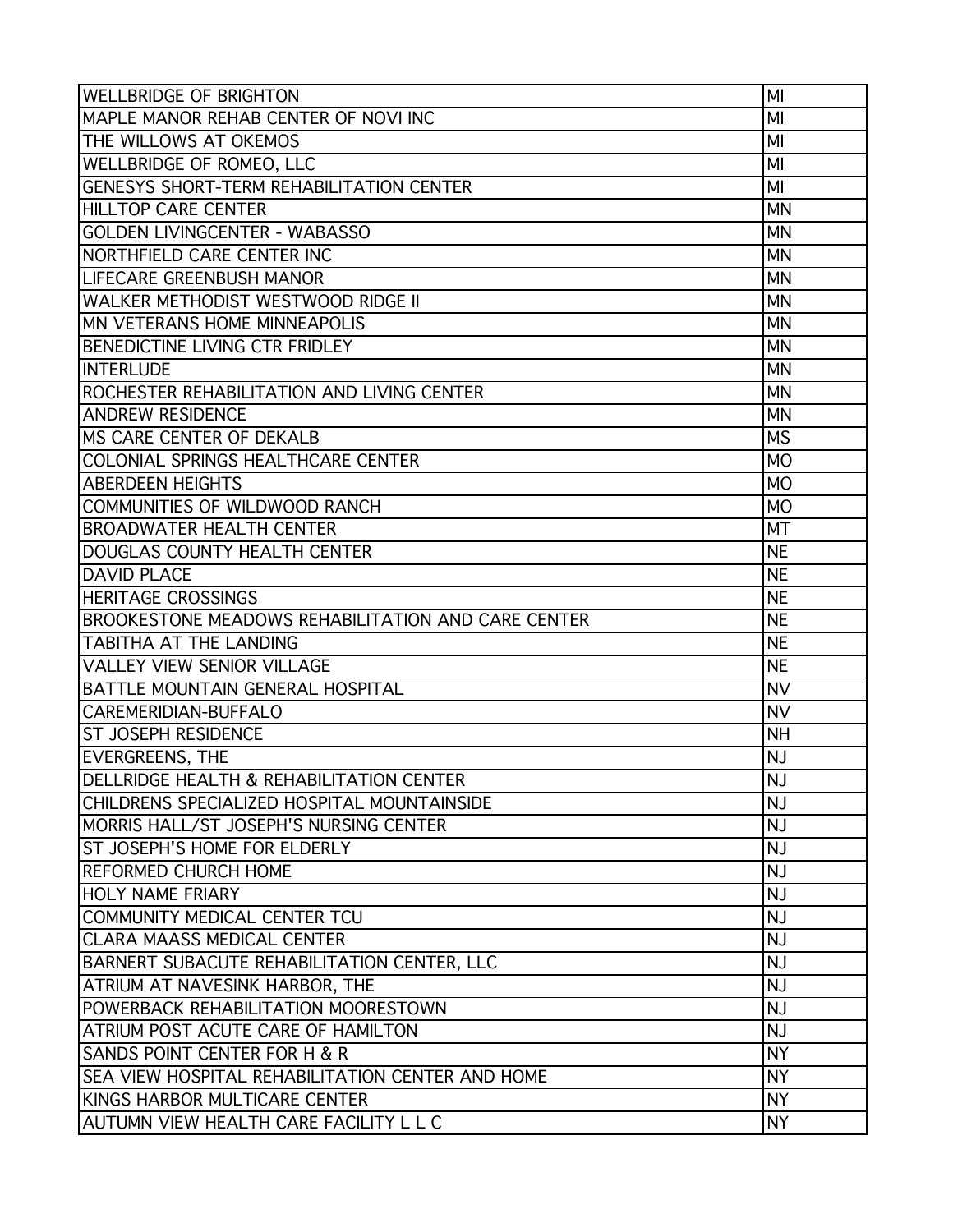| SUNSHINE CHILDREN'S HOME AND REHAB CENTER          | <b>NY</b> |
|----------------------------------------------------|-----------|
| JAMES A EDDY MEMORIAL GERIATRIC CENTER             | <b>NY</b> |
| NORTH SHORE - L I J ORZAC CENTER FOR REHAB         | <b>NY</b> |
| <b>VICTORIA HOME</b>                               | <b>NY</b> |
| <b>INCARNATION CHILDRENS CENTER</b>                | <b>NY</b> |
| <b>KENDAL ON HUDSON</b>                            | <b>NY</b> |
| JEANNE JUGAN RESIDENCE                             | <b>NY</b> |
| NEW YORK-PRESBYTERIAN / QUEENS T C U               | <b>NY</b> |
| FLUSHING HOSPITAL MEDICAL CENTER T C U             | <b>NY</b> |
| NORTHERN WESTCHESTER HOSPITAL T C U                | <b>NY</b> |
| SOUTH NASSAU COMMUNITIES HOSPITAL T C U            | <b>NY</b> |
| <b>CAROL WOODS</b>                                 | <b>NC</b> |
| <b>GLENAIRE</b>                                    | <b>NC</b> |
| <b>TRANSYLVANIA REGIONAL HOSPITAL INC</b>          | <b>NC</b> |
| DEERFIELD EPISCOPAL RETIREMENT                     | <b>NC</b> |
| <b>SHARON TOWERS</b>                               | <b>NC</b> |
| <b>PRUITTHEALTH-UNION POINTE</b>                   | <b>NC</b> |
| DAVIS HEALTH & WELLNESS CTR AT CAMBRIDGE VILLAG    | <b>NC</b> |
| SPRINGBROOK NURSING & REHABILITATION CENTER        | <b>NC</b> |
| ST GERARD'S COMMUNITY OF CARE                      | <b>ND</b> |
| <b>JOSHUA TREE CARE CENTER</b>                     | <b>OH</b> |
| <b>SWAN CREEK HEALTH CARE CENTER</b>               | <b>OH</b> |
| <b>SARAH JANE LIVING CENTER</b>                    | <b>OH</b> |
| LANFAIR CENTER FOR REHAB & NSG CARE INC            | <b>OH</b> |
| <b>URSULINE CENTER</b>                             | <b>OH</b> |
| <b>HERITAGE CORNER NURSING HOME</b>                | <b>OH</b> |
| WILLOW RIDGE OF MENNONITE HOME COMMUNITIES OF OHIO | <b>OH</b> |
| WOOSTER COMMUNITY HOSPITAL SNF                     | <b>OH</b> |
| <b>ATLANTES THE</b>                                | OH        |
| KINGSTON REHABILITATION OF PERRYSBURG              | <b>OH</b> |
| <b>CAPE MAY RETIREMENT VILLAGE</b>                 | OH        |
| INATIONAL CHURCH RESIDENCES LEGACY VILLAGE         | <b>OH</b> |
| ELMWOOD ASSISTED LIVING & SKILLED NURSING OF FREMO | <b>OH</b> |
| <b>OTTERBEIN NEW ALBANY</b>                        | <b>OH</b> |
| GREEN VILLAGE SKILLED NURSING & REHABILITATION LTD | <b>OH</b> |
| BAPTIST VILLAGE OF OKLAHOMA CITY                   | <b>OK</b> |
| ICASCADE MANOR                                     | <b>OR</b> |
| <b>LEBANON VETERANS HOME</b>                       | <b>OR</b> |
| GOOD SHEPHERD HOME RAKER CENTER                    | PA        |
| <b>IPENNYPACK CENTER</b>                           | PA        |
| PENNSWOOD VILLAGE                                  | PA        |
| <b>LEBANON VALLEY HOME THE</b>                     | PA        |
| PHILADELPHIA PROTESTANT HOME                       | PA        |
| IMASONIC VILLAGE AT WARMINSTER                     | PA        |
| ALLIED SERVICES TRANSITIONAL REHAB UNIT            | PA        |
| <b>HARMONY PHYSICAL REHABILITATION</b>             | PA        |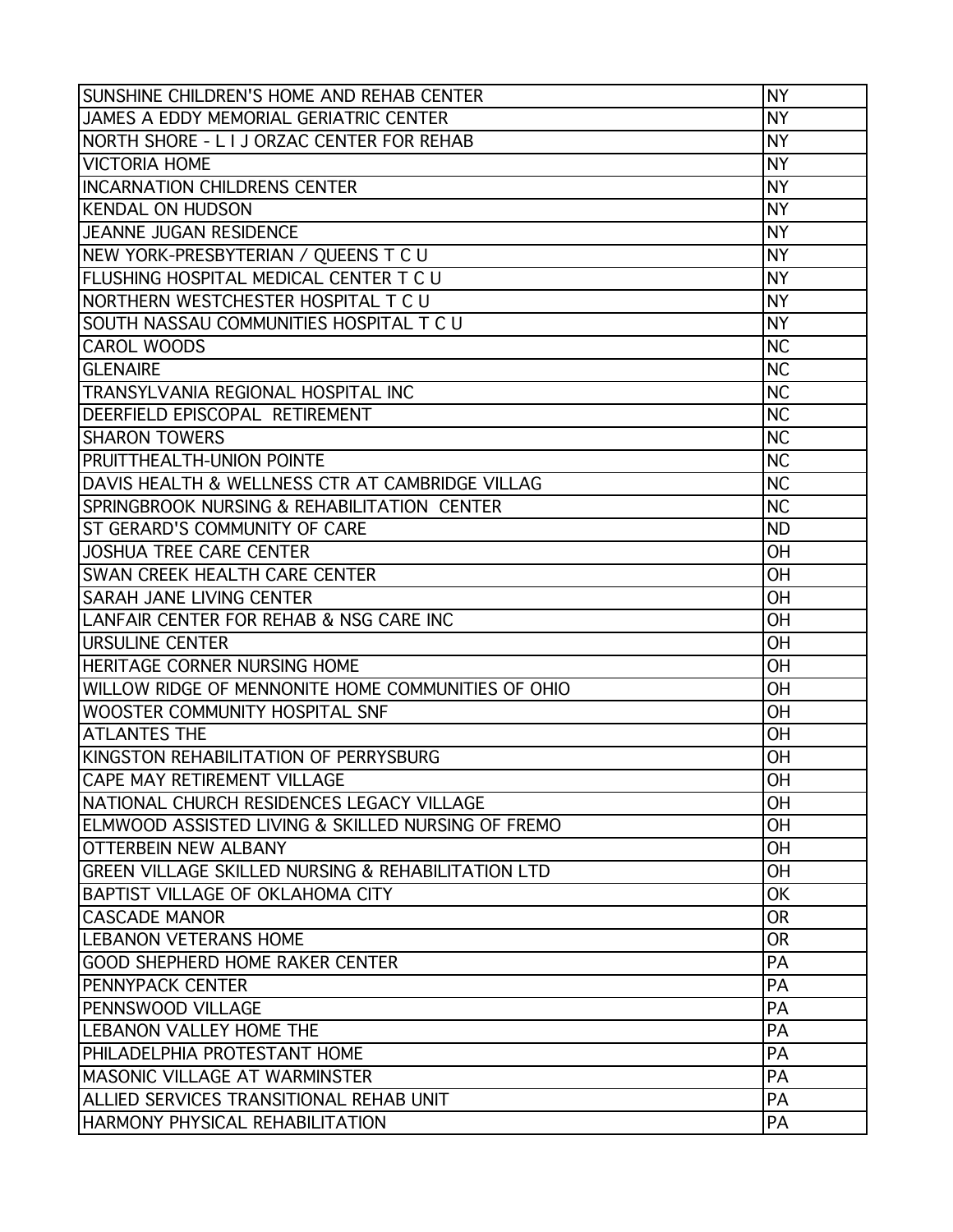| MILLENNIUM INSTITUTE FOR ADVANCE NURSING CARE INC  | PR              |
|----------------------------------------------------|-----------------|
| <b>SUNNY VIEW NURSING HOME</b>                     | R <sub>l</sub>  |
| NHC HEALTHCARE - ANDERSON                          | $\overline{SC}$ |
| ABBEVILLE NURSING HOME, INC.                       | SC              |
| NHC HEALTHCARE - GREENWOOD                         | SC              |
| NHC HEALTHCARE - GREENVILLE                        | SC              |
| NHC HEALTHCARE - PARKLANE                          | $\overline{SC}$ |
| HUDSON CARE AND REHAB CENTER                       | <b>SD</b>       |
| COVINGTON CARE NURSING & REHABILITATION CENTER INC | <b>TN</b>       |
| WHITE HOUSE HEALTH CARE INC                        | <b>TN</b>       |
| NHC HEALTHCARE, KINGSPORT                          | <b>TN</b>       |
| HARBERT HILLS ACADEMY N H                          | <b>TN</b>       |
| STONEHENGE OF RICHFIELD                            | UT              |
| STONEHENGE OF AMERICAN FORK                        | UT              |
| <b>SOUTHERN UTAH VETERANS HOME - IVINS</b>         | UT              |
| <b>DERBY GREEN NURSING HOME</b>                    | VT              |
| WAKE ROBIN-LINDEN NURSING HOME                     | VT              |
| CENTRAL VIRGINIA TRAINING CENT                     | VA              |
| RAPPAHANNOCK WESTMINSTER CANTE                     | VA              |
| SHENANDOAH VLY WESTMINSTER-CANTERBURY              | VA              |
| THE GLEBE                                          | VA              |
| <b>SUMMIT SQUARE</b>                               | VA              |
| SENTARA OBICI SPECIALTY REHABILITATION CENTER      | VA              |
| <b>SNYDER NURSING HOME</b>                         | VA              |
| <b>GOOD SHEPHERD NURSING HOME</b>                  | WV              |
| THE ARTHUR B HODGES CENTER                         | WV              |
| ST JOSEPH'S HOME AND REHABILITATION CENTER         | WI              |
| <b>DOVE HEALTHCARE-SOUTH</b>                       | WI              |
| <b>EDEN REHAB SUITES AND GREEN HOUSE HOMES</b>     | WI              |
| DOVE HEALTHCARE - RICE LAKE                        | WI              |
| WI VETERANS HM MACARTHUR 422                       | WI              |
| WI VETERANS HM OLSON 600                           | WI              |
| WI VETERANS HM AINSWORTH 800                       | WI              |
| SARATOGA CARE CENTER LLC                           | <b>WY</b>       |
| <b>MERCY RETIREMENT &amp; CARE CENTER</b>          | CA              |
| <b>GROSSMONT HOSPITAL D/P SNF</b>                  | CA              |
| WHITTIER HOSPITAL MEDICAL CTR D/P SNF              | CA              |
| <b>GREEN ACRES LODGE</b>                           | CA              |
| <b>GLENBROOK</b>                                   | CA              |
| MARTINEZ CONVALESCENT HOSPITAL                     | CA              |
| <b>BELLA VISTA HEALTH CENTER</b>                   | CA              |
| CENTRAL VALLEY SPECIALTY HOSPITAL - SNF            | CA              |
| SHERMAN OAKS HOSPITAL SNF DP                       | CA              |
| ILAKESIDE SPECIAL CARE CENTER                      | CA              |
| <b>MIRADOR</b>                                     | <b>TX</b>       |
| CONTINUING CARE AT HIGHLAND SPRINGS                | TX              |